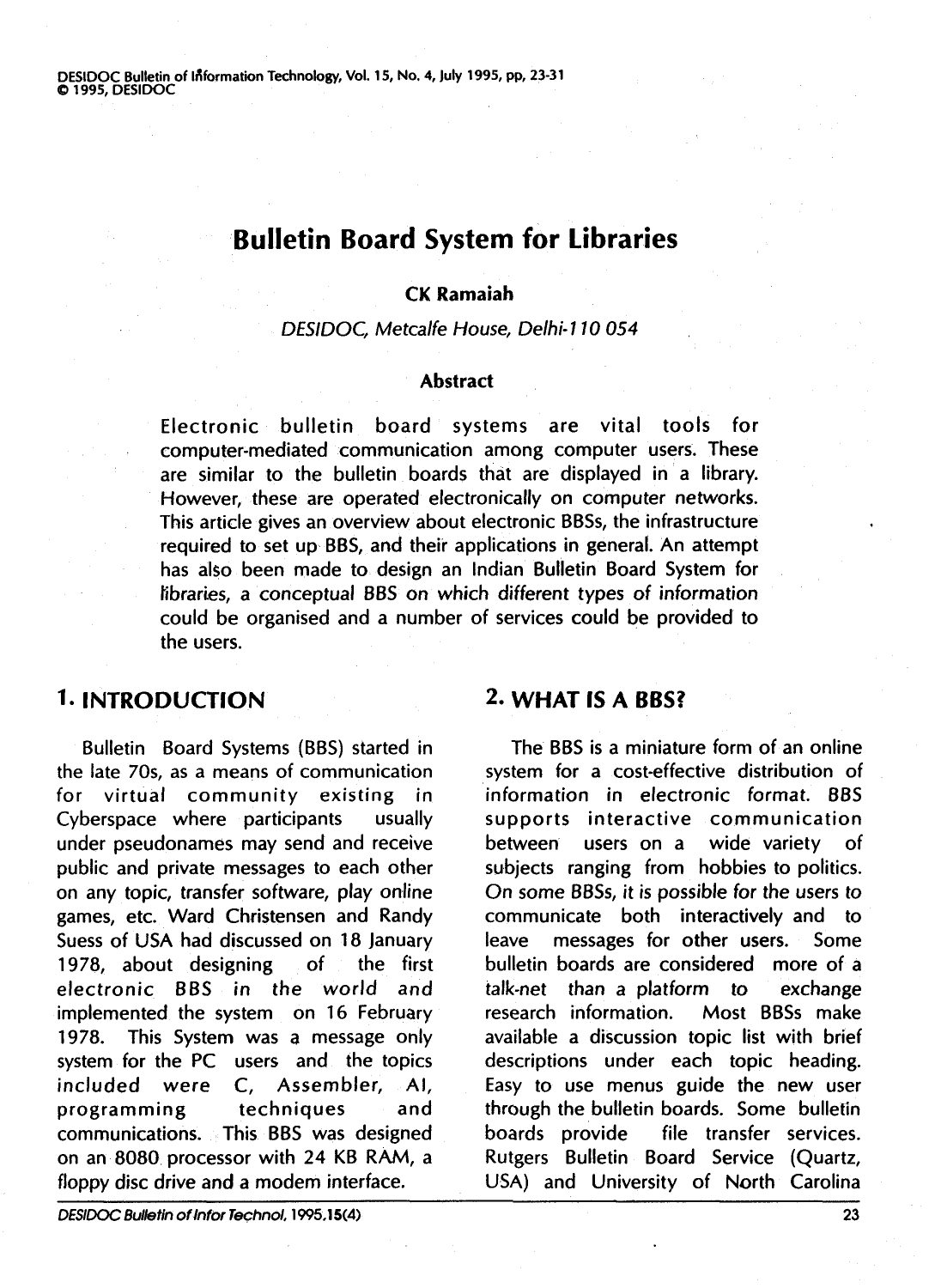(Samba, USA), Bulletin Board for Librarians (BUBL, UK), National lnformation on Software and Services (NISS, UK) are some of the important bulletin boards available on the networks.

#### **2.1 BUBL, UK**

Bulletin Board for Librarians (BUBL), is one of the registered BBS on Joint Academic Network (JANET), UK, designed to be accessed and used in interactive mode. BUBL was designed using Userbul software, produced by Leicester University, England. This interface allows the users to move easily between files within the bulletin board. Since the datasets are arranged hierarchically, users need not 'climb' or 'descend' through menus in order to reach files or menus they desire, for example the main menu can be recalled at any time, by typing **'M'** and pressing Return key (Fig. 1 ).

|                                                                                               | Section M                  | Page 1 of 1 |                                         |  |
|-----------------------------------------------------------------------------------------------|----------------------------|-------------|-----------------------------------------|--|
| <b>Main Menu</b>                                                                              |                            |             |                                         |  |
| A                                                                                             | All about BUBL             |             | <b>Glossary</b>                         |  |
| R                                                                                             | <b>Reference Section K</b> |             | <b>Practical Exercises</b>              |  |
| C                                                                                             | New Titles in LIS          | 1           | British Library R&D<br>News             |  |
| D                                                                                             | <b>Directories</b>         | N           | Latest changes in BUBL                  |  |
| E                                                                                             | <b>Current Contents</b>    | Ω           | Concise (Pan-European<br>Info Services) |  |
| F                                                                                             | <b>Mailing lists</b>       | S.          | Electronic lournals &<br><b>Texts</b>   |  |
| G                                                                                             | <b>NISS</b>                | v           | Library Systems &<br>Software           |  |
| н                                                                                             | User's Board               | 7.          | <b>CTILIS</b>                           |  |
| Options:<br>HELP, HINTS, SEARCH, MAIL, POST,<br>QUIT, M(Main Menu) or (RETURN) (Next<br>Page) |                            |             |                                         |  |
| Please select section name, page number<br>or option                                          |                            |             |                                         |  |

**Figure 1. Main Menu of** BUBL, UK

BUBL aims to provide a network of library resources of information on JANET and other networks such as Internet to the users.

#### **2.2 NISS, UK**

The National lnformation on Software and Services, based at the universities of Bath and Southampton, provides a gateway to several services. These include an online bulletin board (NISSBB), and a catalogue of software and databases on JANET. Its<br>primary function is information primary function is information dissemination and online services for the UK higher education community. In NISS bulletin board, information is structured in a hierarchy of sections and selected via menus. NISSBB has a public access collection, i.e. a collection of datasets with powerful search facilities. The 'POST' command on the NISSBB can be used to mail all the information given under the sections on the bulletin board to local computers. For example, if a person wants the address list of university libraries in UK, he can use the 'POST' command to get the relevant information downloaded to his/her mail box.

#### **2.3 Subject-based BBSs**

#### **2.3.1 Chemistry**

American Chemical Society (ACS), Organic Chemistry Division and Chemical Abstracts Service and STN International have jointly designed and implemented a new BBS for chemists. It allows online meetings and to communicate with each other without physically travelling to a single location.

Chem REFS (Chemical Research and Education Finding Sources) is another electronic bulletin board (available to the ACS members) containing information on grants and contracts in the chemical services and engineering. The bulletin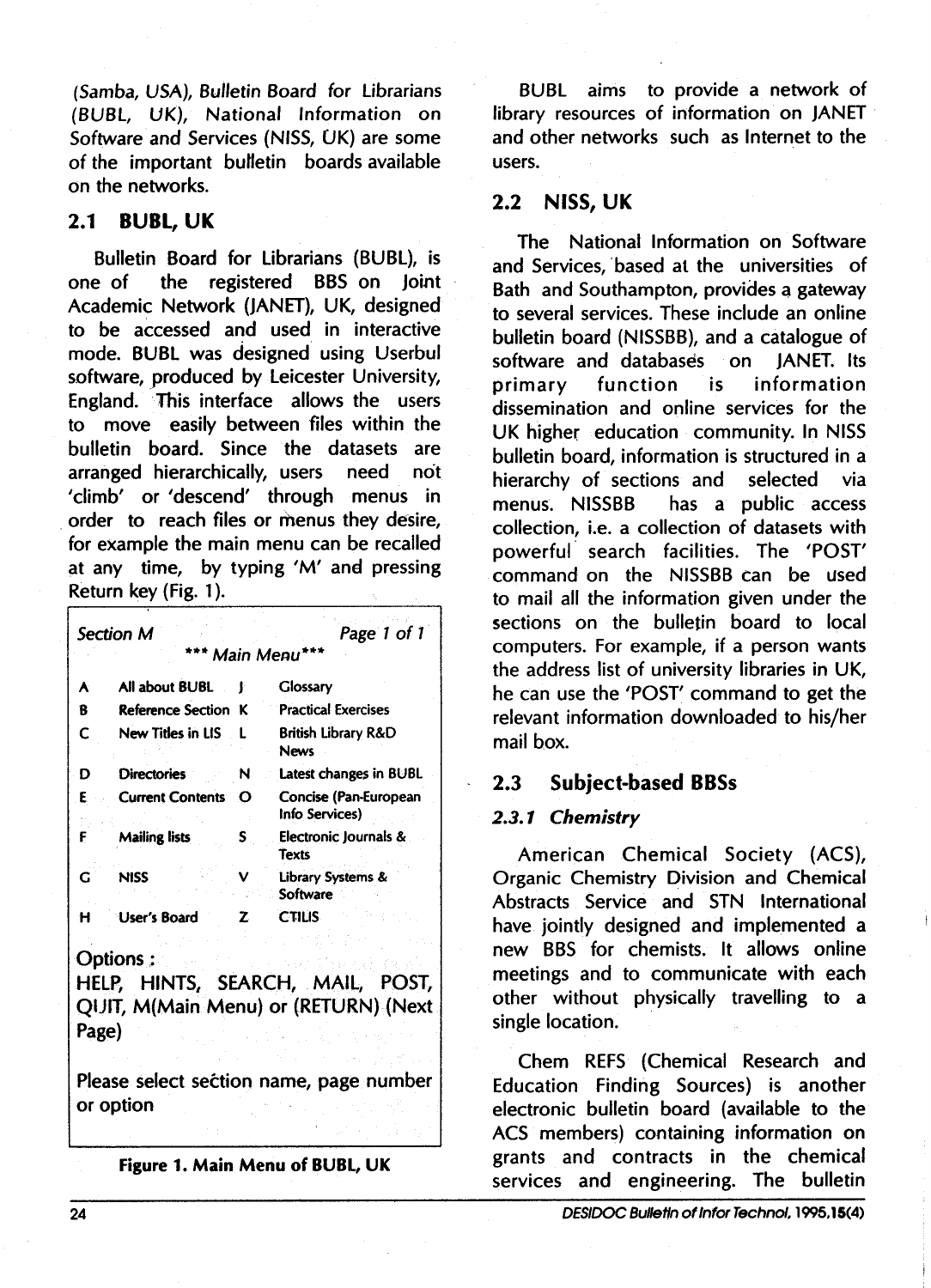board also carries a new section with standards. It has a variety of programming . weekly coverage of science policy issues, tools for Pascal, Basic, Turbo Basic, Boosters the federal (US) budget, and change in and T- Enhance. grant and contract procedures or guidelines. Except for the telephone **2.4 BBS in lndia**  charges, there are no other costs involved<br>
Some of the Bulletin Board Services<br>
in using this system.

The CIME-ISE is a free electronic bulletin board service of ASME's Publications Directorate. It is an online 24-hours service  $\Box$  Electronic mail and can be accessed with 300-, 1200- or and can be accessed with 500-, 1200- 01<br>2400- baud rate modems. CIME-ISE  $\Box$  Software exchange currently offers several programs that  $\Box$  Electronic computer conferencing includes FAT- video (Fortran Accessory Tools) which operates with IBM Electronic publishing monochrome, CGA and EGA video Current contents

available in India are listed in Table 1.

# **2.3.2 Engineering 3. GENERAL APPLICATIONS OF BBS**

- 
- 
- 
- 
- 

| 2000 to 0800                |
|-----------------------------|
|                             |
| 2000 to 0800                |
| 2000 to 0800                |
|                             |
| 2000 to 0800                |
| 2000 to 0800                |
|                             |
| 1800 to 0600                |
|                             |
|                             |
| 1800 to 0600                |
|                             |
|                             |
|                             |
|                             |
|                             |
|                             |
| 200 to 0800<br>1800 to 0600 |

Table 1. Some Bulletin Board Services available in lndia

**DESIDOC Bulletin otlnfor Technol, 1 W5,15(4) 25**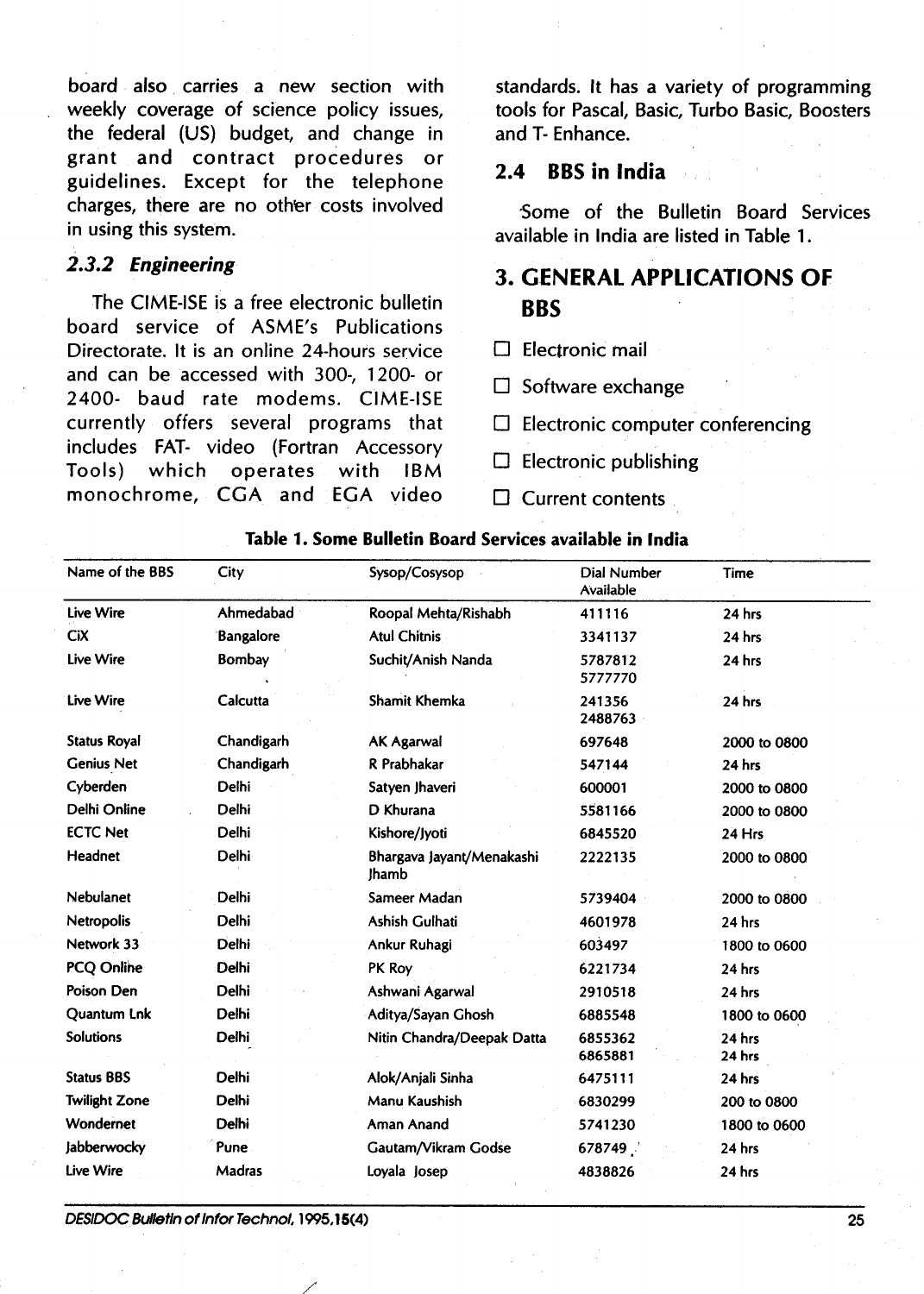$\square$  Mailing lists

 $\square$  Special interest groups/newsgroups

□ Conducting research, surveys, etc.

□ Networking

 $\square$  Computer-based chatting (simulation)

Electronic document & article delivery

 $\Box$  Bulletins/features

□ Access<sup>to</sup> network resources

□ Archive.

## **4. INFRASTRUCTURE REQUIREMENTS FOR BBS**

Establishing an electronic BBS, requires a PC, a modem, a telephone line and the BBS software. There are several software packages that allow us to setup and run a BBS. These software run on variety of computers from a simple PC  $(286)$  to Pentium (multi-processor), minis and mainframes.

#### **4.1 Manpower**

One system operator (SYSOP) is required to maintain the system who will receive information from the contributors, edit it and add to the BBS. Thus, he is called as BBS moderator or operator. Depending upon the increase in the amount of information, more manpower may be required to operate, update and maintain the system. The person(s) may/may not be a computer professional; any one having some experience on computers and also some knowledge in BBS would be able to perform this job.

## **4.2 Hardware Required to Access/ Use BB Services**

Anyone having an IBM AT or compatible with 512 KB RAM, having high density floppy drive, 15 MB hard drive, RS 232 serial port with modem and cable, and voice grade telephone line would be able to access/use these services.

## **4.3 Hardware Required to Setup a BBS**

### **4.3.1 Computer and Peripherals**

For setting up a multimode BBS of 10 lines, the PC should have multiple COM ports and faster speed to handle multiple connections. For setting up a full-fledged, national level professional BBS, a dedicated 33 MHz clock speed mainframe is required. An average system configuration required for setting up a BBS would be :

Computer : Server with 486 DX2/33 MHz or 40 MHz or higher if possible, 20 to 24 MB RAM and 500 MB HDD.

Operating System : DOS/Windows /Novel/Unix

: WildCat 4.01 (more softwares are listed in Table 3).

Telephone : A dedicated telephone line/<br>lines depending on the depending on the requirement.

Modem : ZyXEL 1496E or equal having required baud speed.

Modem Speed :1.2 kbps to 28.8 kbps.

#### **4.3.2 Modem**

Modem is one of the important components of the BBS. All BBS software do not support all kinds of modems, however, a few like Hayes and US Robotics modems support all types of BBS software. It is better to select a modem of industry standard (i.e., Hayes, AT Commands, MNP Protocol, etc.) and international standards (CCITT V.32, V.22, etc.). Since users yill be using modems of different makes, it is better to select a modem that supports maximum protocols.

A 1,200 bps modem is sufficient for the low-end BBS, however, 2,400 bps modem is a better choice. Some popular modems with their baud rates are given in Table 2.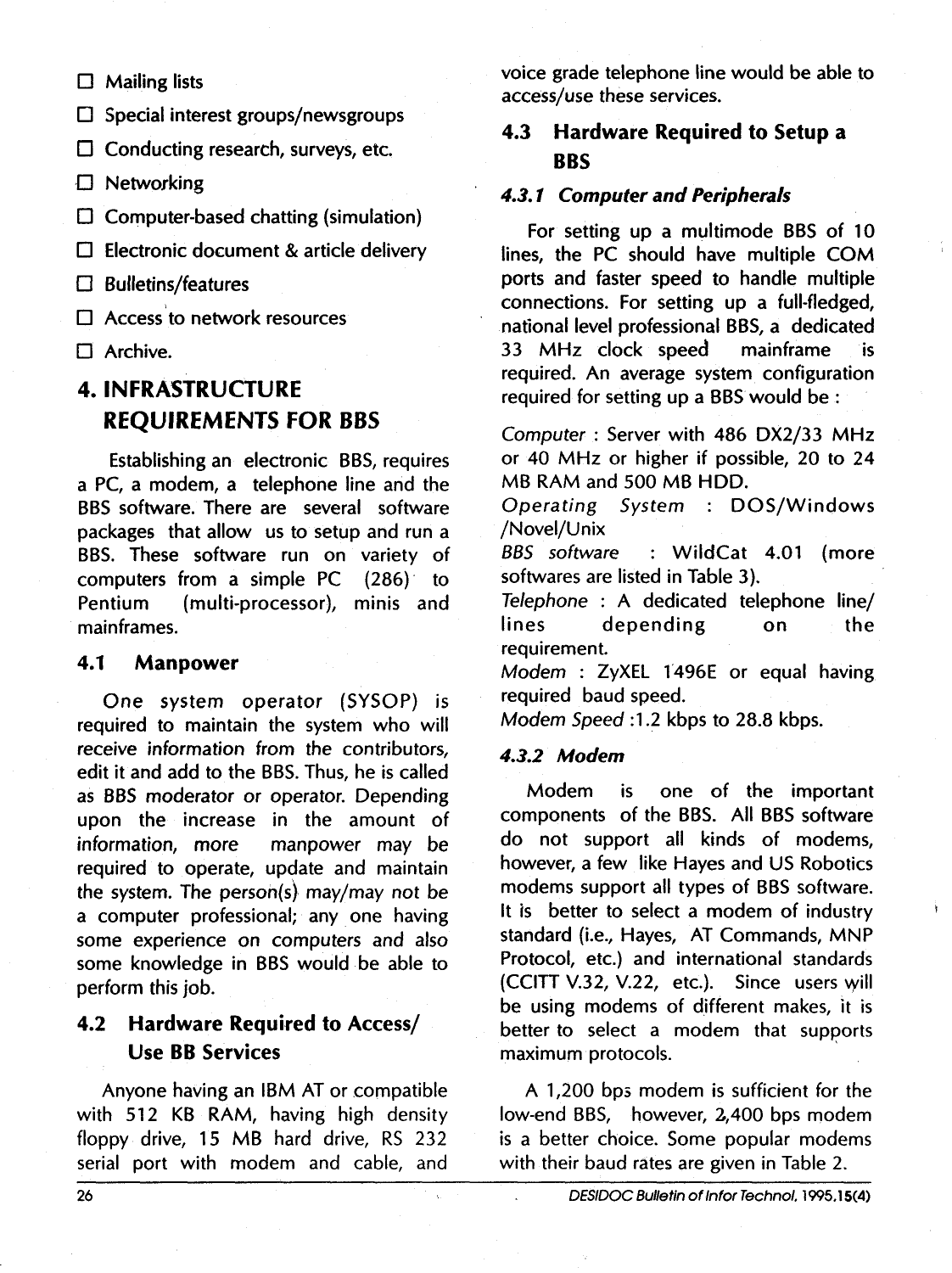| Manufacturer         | Modem Name                  | <b>Baud Rate</b> |
|----------------------|-----------------------------|------------------|
| DC Hayes             | Micro modem llc:            | 300              |
|                      | Smart modem                 | 1200             |
|                      | Smart modem                 | 2400             |
| Navigation           | I-CAT                       | 300              |
|                      | Apple Cat II                | 1200             |
|                      | 2400 Professional           | 2400             |
| <b>Recal Vedic's</b> | 1200 PA                     | 1200             |
|                      | 1200 PC                     | 2400             |
|                      | The Maxell modem<br>1200 VP | 2400             |
|                      |                             | 2400             |
| TRS-80               | DC 2212                     | 1200             |
| <b>US Robotics</b>   | The Courier 2400            | 2400             |

#### **Table 2. Popular modems in use**

A number of BBS software packages are available. These include a few that are available free of cost, and others which may be purchased through commercial vendors. Due to limited market, BBS software are usually available directly from the software or communication companies. The packages cost from less than fifty US dollars to several thousands of dollars. There are a few public domain BBS software available free of cost and may provide programming skills to novices and hobbyists.

## **4.4 Selection Procedure for BBS Software**

There is no perfect BBS software which matches the needs of all the users. Each software has some strengths and weaknesses and therefore comparisons among the software are difficult. There are three main characteristics that decide the selection of a BBS software, viz. user needs, software features, and software quality.

#### **4.4.1 User Needs**

The needs for designing a BBS must be defined clearly. The clearer the user needs, the easier the task of selecting a BBS software. The needs include the following:

 $\blacksquare$  What is the purpose of the BBS?

- **H** Who are the users?
- **H** What features are to be added?
- $\blacksquare$  Any important facilities such as online surveys, electronic conferencing, chatting, etc. to be provided?

#### **4.4.2 Software Features**

An intensive literature survey should be conducted to know the features of the software usually published in the form of ratings. The features include:

- **H** Extent of software customisation.
- **E** Extent of programming.
- **H** Back-up protection.
- **H** Range of hardware program.
- **Features such as chat, conferencing, down** loading, posting, etc.
- No. of ports it can support.

#### **4.4.3 Software Qualify**

The following features should be looked into while checking the quality of a BBS software.

- **H** User friendliness and reliability of the software.
- **M** Availability of editing features withnesting system.
- **W** Documentation (both online and hard copy).
- **H** User support.
- **H** Updating of the software.

## **4.4.4 PC Board-An Ideal BBS Software**

PC Board is an easy to use, standard and inexpensive BBS software that is being widely used by hundreds of users around the world. It can support from two users to 65,535 users. PC Board includes other modules (normally very expensive if we buy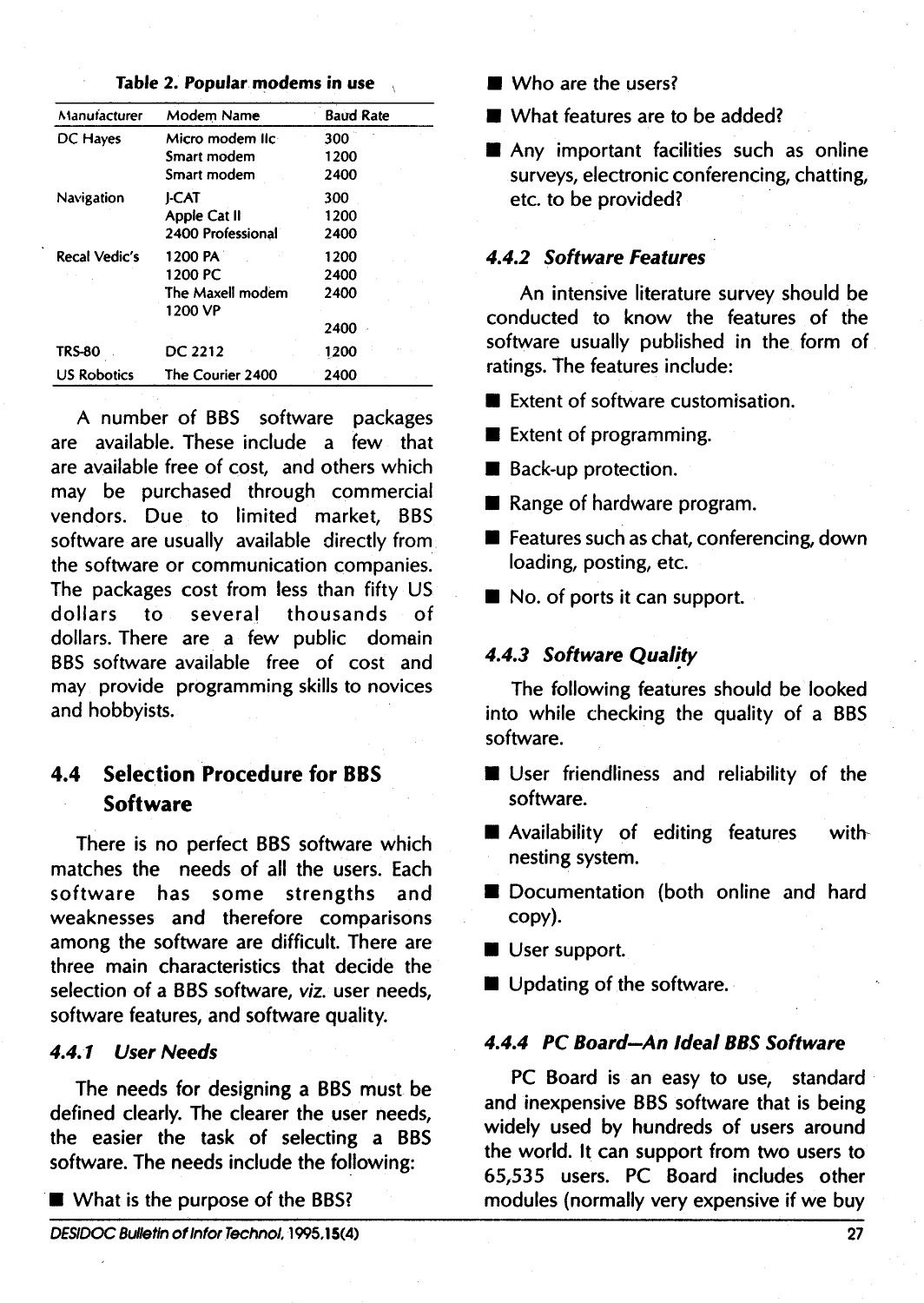them separately) such as an Internet/UUCP Gateway, a Fido Mailer QWK Mail Support, Credit Accounting, SysOp utilities, dBase file Access, Multi-channel CHAT, Local/Network and Dial in/remote, logins, and support for both intelligent and non-intelligent multi-port hardware with port speeds upto 1,15,200 bps. Moreover, these also provide PCB Mail (a Mail Manager for IMS Windows) free, with the result that Windows e-mail application is fully integrated with PC Board. The price varies depending upon the number of nodes needed by the user.

Some of the important PC-based BBS software packages are listed in Table 3.

#### Table 3. PC-based BBS software packages

| <b>BBS</b> software        | <b>Baud rate (bbs)</b> |
|----------------------------|------------------------|
| PC Board                   | <b>NA</b>              |
| <b>RBBS (Remote BBS)</b>   | 300-1200               |
| Searchlight                | <b>NA</b>              |
| <b>TBBS</b>                | <b>NA</b>              |
| <b>WILDCAT 4.1</b>         | <b>NA</b>              |
| Access                     | 300-1200               |
| ABBS (Apple BBS)           | 300                    |
| <b>BBS-PC</b>              | 1200-2400              |
| <b>Conference Tree</b>     | 300-1200               |
| Dial-Your Match            | 300-1200               |
| Diversi-DIAL               | 300                    |
| The Dungeon                | 300                    |
| Fido                       | 300-2400               |
| FoRem PC                   | 300-9600               |
| <b>Great BBS PC</b>        | 300-2400               |
| Idea-Tree Message System   | 399-2400               |
| Let's Talk                 | 300-2400               |
| PC-Date                    | 300-1200               |
| <b>Usenet</b>              | 300-1200               |
| <b>Metropolis Online</b>   | <b>NA</b>              |
| Excel-PC Board             | <b>NA</b>              |
| <b>Celebration Station</b> | NA                     |
| <b>Sound of Music</b>      | NA.                    |
| Canadian Remote System     | NA.                    |
| Metroline BBS              | <b>NA</b>              |

## **5. A PROPOSED BBS FOR LIBRARIES**

The BBS should be attractive (in terms of its ingredients to attract callers), user-friendly, advertising, informative and should provide up-to-date information. An important barometer of BBS success is the number of calls it generates. An attempt is being made to design a model BBS namely Indian Bulletin Board System for Librarians (IBBSYL). Various features of the proposed system are explained in the following sections. IBBSL can be designed and implemented by any national agency like INSDOC or DESIDOC. General topics to be covered in the BBS can include advice columns, articles on subjects of interest, book reviews, electronic mail and conferencing, inter-library loan, job listings, library information (such as programs, addresses, board members, etc.), local BBS members list, mailing lists and new books, online newsletters and surveys, information and advice on computers/ telecommunications, news, wordprocessing, information exchange, advertisements, conferencing, sponsors and grants, bulletins (display of text files), public message areas (online conferences), file transfer (upload and downloading), etc.

#### **5.1 Basic Features**

IBBSYL would provide online information services to the ERNET users (particularly librarians in India). The proposed BBS would have the following sections in the main menu:

- A All about IBBSYL
- B Reference Services
- C Current Contents
- D Directories
- E Electronic Journals
- F New Titles in LIS
- G Mailing Lists
- H LIS Research in India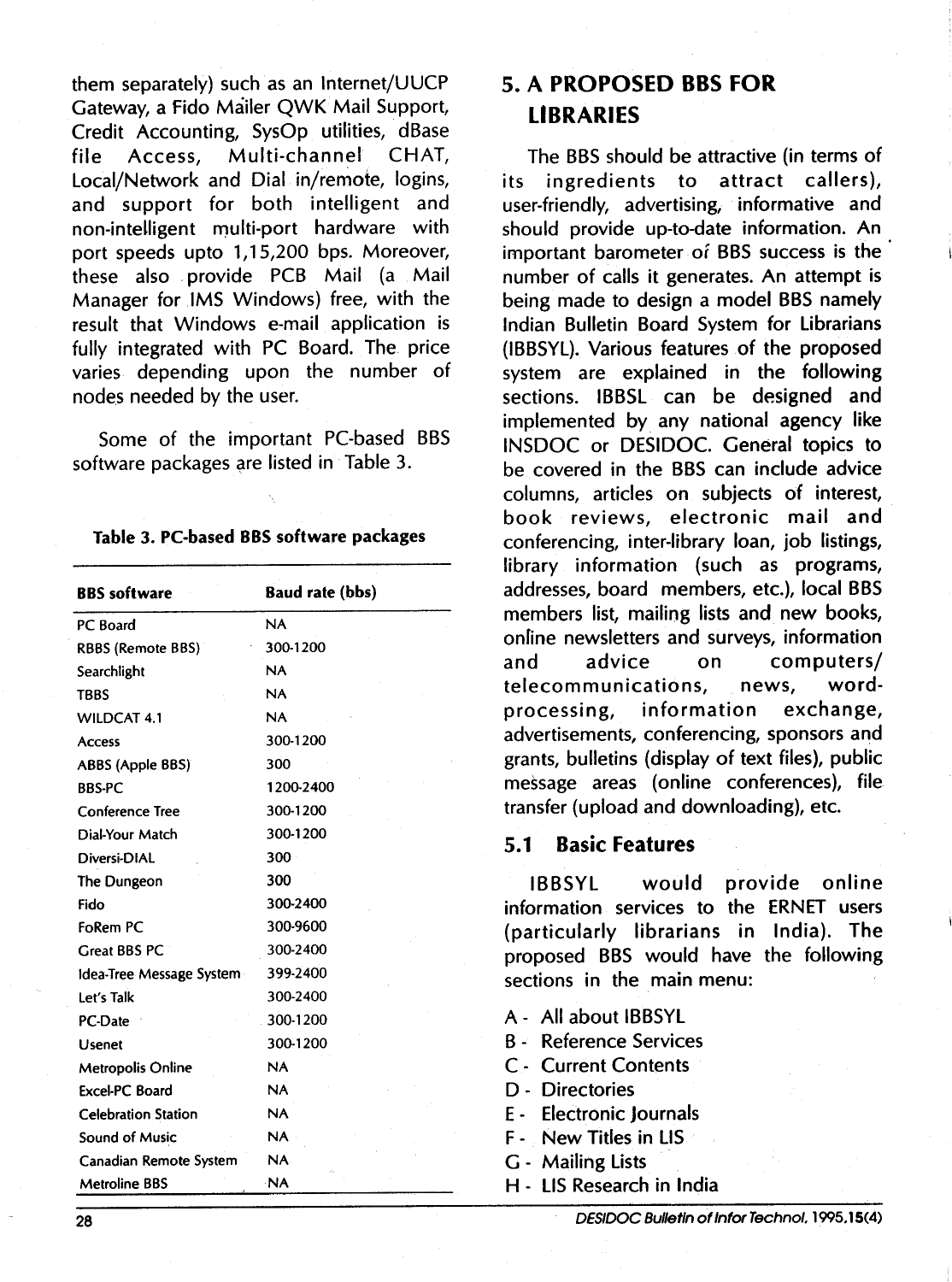I - Services of DESIDOC/lNSDOC

- **<sup>J</sup>** TIC'S News
- K Library Systems and Software
- L Special Interest Groups

### **5.1.1 All About IBBSYL**

This menu would cover all the background information about the IBBSYL project, LIS-link, system management, how to contribute your articles, contacting people, discussion on IBBSYL (such as additions, deletions, improvements, suggestions etc.), editors of various sections of IBBSYL and library services. This will be an introductory and informative section for the users of BBS. The sub-menu would be as given below:

- $A1 -$ IBBSYL Basics
- $A2 -$ LIS-Link
- $A3 -$ IBBSYL-Management
- Contribution to IBBSYL  $A4 -$
- IBBSYL Contents  $A5 -$
- $A6 -$ Discussion on IBBSYL
- $A7 -$ Section Editors
- $A8 -$ Library Services

#### **5.1.2 Reference Services**

This menu would mainly cover the various reference sources available on ERNET and Internet. It will be particularly useful to Library & Information Science professionals for providing quick and better services to their users.

- B1 Guide for Libraries on ERNET
- B2 How to Use the ERNET-PSS **Gateway**
- 83 Short Guide to ERNET
- B4 Guide to Internet Resources
- B5 Library Resources on the Internet
- B6 Union Catalogue of Indian Periodicals
- B7 Union Catalogue of Periodicals in the DRDO Libraries.

Each menu would have sub-menus to facilitate the user to get more information on each option. For example, B3 sub-menu can have the following sub-menus :

- 83 A Short Guide To Ernet
- B3A What is ERNET
- B3B Access to ERNET
- B3B1 Pre-requisites to Access
- B3B2 Addressing Conventions
- B3B3 Login and Logout
- B3C Electronic Mail
- B3C1 User lnterface for E-mail
- B3C11 Mail
- B3C12 Elm
- B3C2 X.400 Message Handling System
- B3C3 Mailing lists
- B3D File Transfer
- B3D1 Using FTP
- B3D2 Anonymous FTP
- B3D3 FTP by Mail Servers
- B3E Remote Login
- B3E1 Telnet
- B3E2- RLogin
- B3F Netnews Bulletin Board
- B3F1 Reading News
- B3F2 Posting an Article
- B3G X.500 Based Directory Service
- B3G1 User lnterface DE
- B3G2 List of Countries Reachable
- B3H Archive
- B31- Databases
- 8311 National Databases
- 8312 International Databases
- B<sub>3</sub>I Documents
- B3K- Gopher
- B3L WAlS
- B3M Freenets.

#### **5.2 Value-Aided Services**

#### **5.2.1 Current Contents**

This menu would provide information from the contents page(s) of latest journals. Simply by selecting a menu option, the contents of that particular journal will be displayed. For example by typing 'CLl', and pressing 'Enter' key, the system will display Library High Tech journal's latest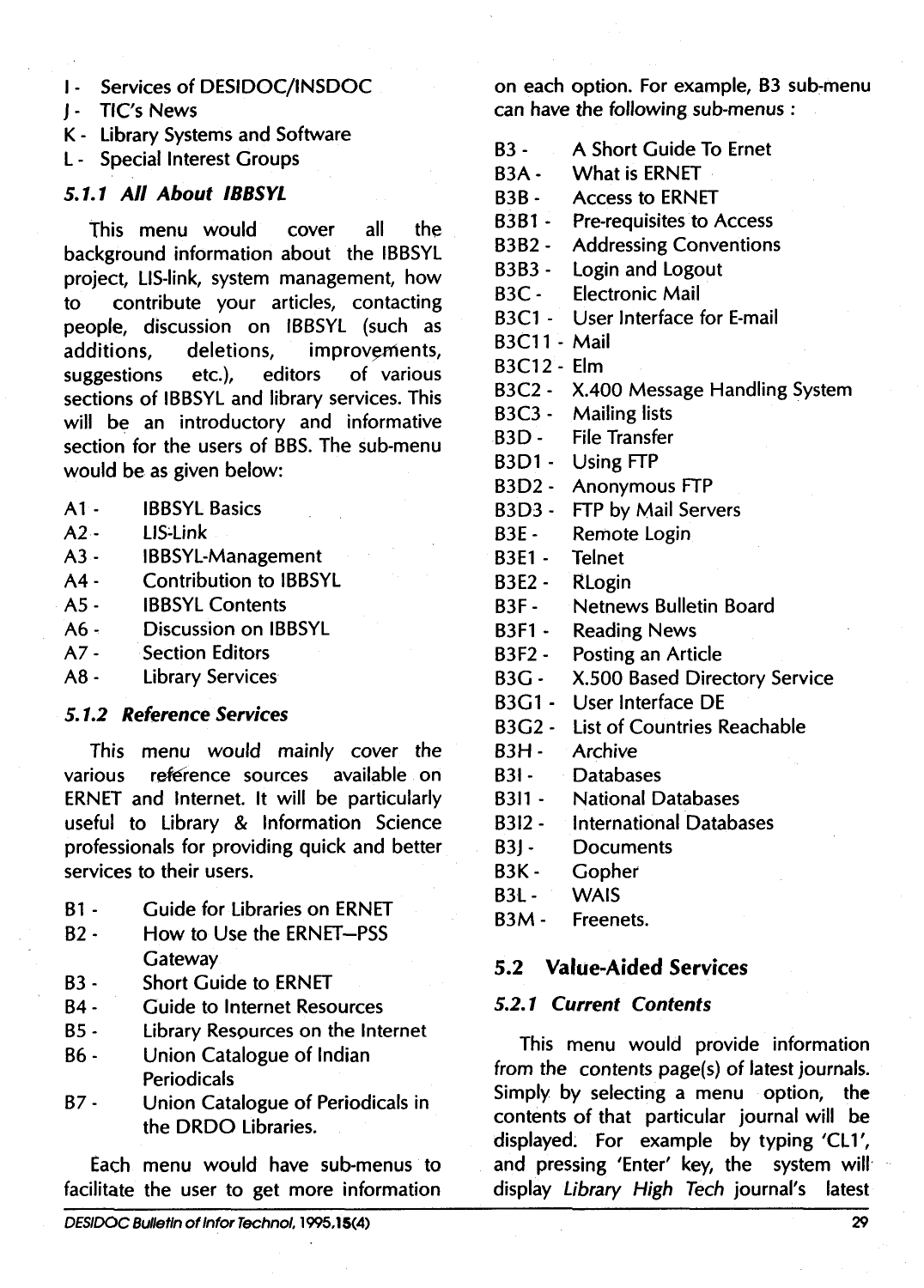issue contents page. This service can be further extended by giving an abstract of that article also.

#### **5.2.2 Diredories**

Various directories available on IBBSYL would be covered under this menu. These include OPACs, information services and mail addresses on ERNET, different types of library directories, etc. This will help the remote library users and would be a better method of resources sharing.

#### **5.2.3 Electronic Journals/Projects**

This menu will give the latest information about electronic publishing, electronic journals and the research projects undertaken by various institutions. One can read a few full-text electronic journals through this BBS. Even, DESIDOC Bulletin of lnformation Technology can also be made available in electronic form on IBBSYL and all the ERNET users will be able to access the same at their offices.

#### **5.2.4 New Titles in LIS**

This menu would provide information about the latest books, monographs, reports, etc. published in the field of LIS. Abstracts or reviews of these publications would also be included on this BBS.

#### **5.2.5 Mailing Lists**

The standard LIS mailing lists from India, UK, USA for LIS conferences, seminars and meetings would be available in this section.

#### **5.2.6 LIS Research in India**

This section would provide information on LIS research in library schools, scientific institutions and research groups. It would also provide information about research funding bodies, how to apply for a research project and get the research grants.

#### **5.2.7 DESIDOC/INSDOC Services**

It would give information about national documentation centres like DESIDOC or INSDOC and their services to scientific community. The services provided by Defence Science Library, Reprography Division, Printing Division and Database Design Division and the service charges for the outside users would be listed. Later, publications brought out by these agencies can also be made available in electronic form on this system.

#### **5.2.8 TICs News**

This section would give the list of services provided by the Technical lnformation Centres (TICs) of the major institutions situated in various parts of the country. The meetings organised by various libraries/TICs and their outcome may also be provided in this section.

#### **5.2.9 Library Systems** & **Software**

It will be an advice information section for the librarians about the latest hardware, software, databases and CD-ROMs available in Indian and foreign markets.

#### **5.2.10 Special Interest Groups**

Special interest groups (SIGs) can have interaction with each other through teleconferencing. The system may have as many SlGs as are required. For example, the Public-Access Computer System Forum (PACS-L) is a computer conference that deals with all computer systems that libraries make available to their patrons.

SlGs are formed to discuss on various topics of patron's interest through computer (online) conferencing. Utilising the BBS, the users can discuss various topics such as CD-ROM databases, expert systems, hypertext programs, multimedia, network-based information resources, OPACs, etc. Messages sent to PACS-L are